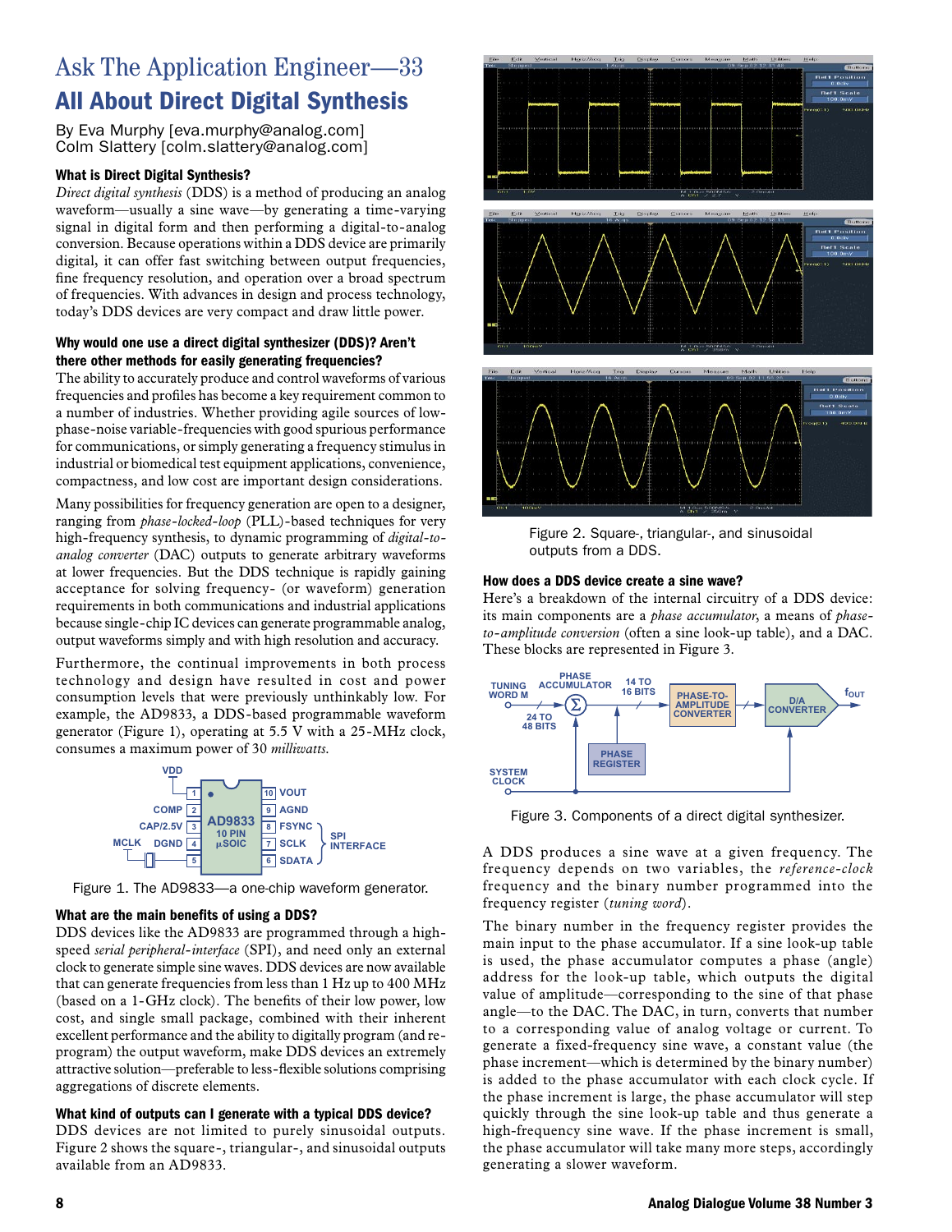### What do you mean by a *complete* DDS?

The integration of a D/A converter and a DDS onto a single chip is commonly known as a *complete* DDS solution, a property common to all DDS devices from ADI.

## Let's talk some more about the phase accumulator. How does it work?

Continuous-time sinusoidal signals have a repetitive angular phase range of 0 to  $2\pi$ . The digital implementation is no different. The counter's carry function allows the phase accumulator to act as a *phase wheel* in the DDS implementation.

To understand this basic function, visualize the sine-wave oscillation as a vector rotating around a phase circle (see Figure 4). Each designated point on the phase wheel corresponds to the equivalent point on a cycle of a sine wave. As the vector rotates around the wheel, visualize that the sine of the angle generates a corresponding output sine wave. One revolution of the vector around the phase wheel, at a constant speed, results in one complete cycle of the output sine wave. The phase accumulator provides the equally spaced angular values accompanying the vector's linear rotation around the phase wheel. The contents of the phase accumulator correspond to the points on the cycle of the output sine wave.



Figure 4. Digital phase wheel.

The phase accumulator is actually a modulo- *M* counter that increments its stored number each time it receives a clock pulse. The magnitude of the increment is determined by the binarycoded input word (*M*). This word forms the phase step size between reference-clock updates; it effectively sets how many points to skip around the phase wheel. The larger the jump size, the faster the phase accumulator overflows and completes its equivalent of a sine-wave cycle. The number of discrete phase points contained in the *wheel* is determined by the resolution of the phase accumulator (*n*), which determines the tuning resolution of the DDS. For an *n* = 28-bit phase accumulator, an *M* value of 0000...0001 would result in the phase accumulator overflowing after 228 reference-clock cycles (increments). If the *M* value is changed to 0111...1111, the phase accumulator will overflow after only 2 reference-clock cycles (the minimum required by Nyquist). This relationship is found in the basic tuning equation for DDS architecture:

$$
f_{OUT} = \frac{M \times f_C}{2^n}
$$

where:

 $f_{OUT}$  = output frequency of the DDS

- *M* = binary tuning word
- $f_C$  = internal reference clock frequency (system clock)
- $n =$  length of the phase accumulator, in bits

Changes to the value of M result in immediate and *phase-continuous*  changes in the output frequency. No loop settling time is incurred as in the case of a phase-locked loop.

As the output frequency is increased, the number of samples per cycle decreases. Since sampling theory dictates that at least two samples per cycle are required to reconstruct the output waveform, the maximum fundamental output frequency of a DDS is  $f_C/2$ . However, for practical applications, the output frequency is limited to somewhat less than that, improving the quality of the reconstructed waveform and permitting filtering on the output.

When generating a constant frequency, the output of the phase accumulator increases linearly, so the analog waveform it generates is inherently a ramp.

#### Then how is that linear output translated into a sine wave?

A phase-to-amplitude lookup table is used to convert the phase-accumulator's instantaneous output value (28 bits for AD9833)—with unneeded less-significant bits eliminated by truncation—into the sine-wave amplitude information that is presented to the (10-bit) D/A converter. The DDS architecture exploits the symmetrical nature of a sine wave and utilizes mapping logic to synthesize a complete sine wave from one-quarter-cycle of data from the phase accumulator. The phase-to- amplitude lookup table generates the remaining data by reading forward then back through the lookup table. This is shown pictorially in Figure 5.



Figure 5. Signal flow through the DDS architecture.

#### What are popular uses for DDS?

Applications currently using DDS-based waveform generation fall into two principal categories: Designers of communications systems requiring agile (i.e., immediately responding) frequency sources with excellent phase noise and low spurious performance often choose DDS for its combination of spectral performance and frequency-tuning resolution. Such applications include using a DDS for modulation, as a reference for a PLL to enhance overall frequency tunability, as a local oscillator (LO), or even for direct RF transmission.

Alternatively, many industrial and biomedical applications use a DDS as a programmable waveform generator. Because a DDS is digitally programmable, the phase and frequency of a waveform can be easily adjusted without the need to change the external components that would normally need to be changed when using traditional analog-programmed waveform generators. DDS permits simple adjustments of frequency in real time to locate resonant frequencies or compensate for temperature drift. Such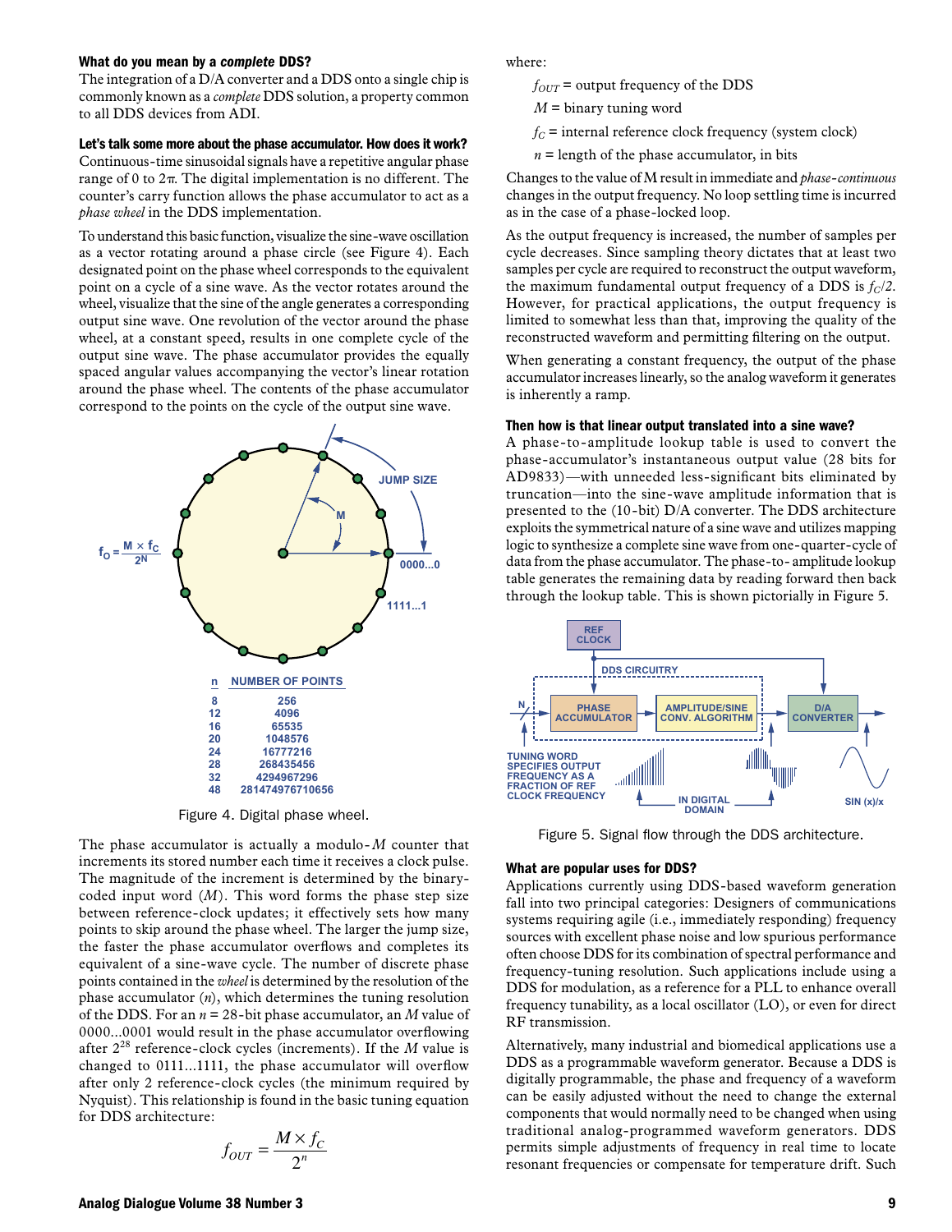applications include using a DDS in adjustable frequency sources to measure impedance (for example in an impedance-based sensor), to generate pulse-wave modulated signals for micro-actuation, or to examine attenuation in LANs or telephone cables.

## What do you consider to be the key advantages of DDS to designers of real-world equipment and systems?

Today's cost-competitive, high-performance, functionally integrated DDS ICs are becoming common in both communication systems and sensor applications. The advantages that make them attractive to design engineers include:

- digitally controlled micro-hertz frequency-tuning and subdegree phase-tuning capability,
- extremely fast *hopping speed* in tuning output frequency (or phase); phase-continuous frequency hops with no overshoot/undershoot or analog-related loop settling-time anomalies,
- the digital architecture of DDS eliminates the need for the manual tuning and tweaking related to component aging and temperature drift in analog synthesizer solutions, and
- the digital control interface of the DDS architecture facilitates an environment where systems can be remotely controlled and optimized with high resolution under processor control.

## How would I use a DDS device for FSK encoding?

Binary *frequency-shift keying* (usually referred to simply as FSK) is one of the simplest forms of data encoding. The data is transmitted by shifting the frequency of a continuous carrier to one of two discrete frequencies (hence *binary*). One frequency,  $f_1$ , (perhaps the higher) is designated as the mark frequency (binary one) and the other,  $f_0$ , as the *space* frequency (binary zero). Figure 6 shows an example of the relationship between the mark-space data and the transmitted signal.



Figure 6. FSK modulation.

This encoding scheme is easily implemented using a DDS. The DDS frequency tuning word, representing the output frequencies, is set to the appropriate values to generate  $f_0$  and  $f_1$  as they occur in the pattern of 0s and 1s to be transmitted. The user programs the two required tuning words into the device before transmission. In the case of the AD9834, two frequency registers are available to facilitate convenient FSK encoding. A dedicated pin on the device (FSELECT) accepts the modulating signal and selects the appropriate tuning word (or frequency register). The block diagram in Figure 7 demonstrates a simple implementation of FSK encoding.



Figure 7. A DDS-based FSK encoder.

## And how about PSK coding?

Phase-shift keying (PSK) is another simple form of data encoding. In PSK, the frequency of the carrier remains constant and the *phase* of the transmitted signal is varied to convey the information.

Of the schemes to accomplish PSK, the simplest-known as binary PSK (BPSK)—uses just two signal phases, 0 degrees and 180 degrees. BPSK encodes  $0^{\circ}$  phase shift for a logic 1 input and  $180^{\circ}$  phase shift for a logic 0 input. The state of each bit is determined according to the state of the preceding bit. If the phase of the wave does not change, the signal state stays the same (low or high). If the phase of the wave reverses (changes by 180 degrees), then the signal state changes (from low to high, or from high to low).

PSK encoding is easily implemented with DDS ICs. Most of the devices have a separate input register (a *phase register*) that can be loaded with a phase value. This value is directly added to the phase of the carrier without changing its frequency. Changing the contents of this register modulates the phase of the carrier, thus generating a PSK output signal. For applications that require high-speed modulation, the AD9834 allows the preloaded phase registers to be selected using a dedicated toggling input pin (PSELECT), which alternates between the registers and modulates the carrier as required.

More sophisticated forms of PSK employ four- or eight- wave phases. This allows binary data to be transmitted at a faster rate per phase change than is possible with BPSK modulation. In fourphase modulation (*quadrature* PSK or QPSK), the possible phase angles are 0, +90, –90, and 180 degrees; each phase shift can represent two signal elements. The AD9830, AD9831, AD9832, and AD9835 provide four phase registers to allow complex phase modulation schemes to be implemented by continuously updating different phase offsets to the registers.

Can multiple DDS devices be synchronized for, say, I-Q capability? It is possible to use two single DDS devices that operate on the same master clock to output two signals whose phase relationship can then be directly controlled. In Figure 8, two AD9834s are programmed using one reference clock, with the same reset pin being used to update both parts. Using this setup, it is possible to do I-Q modulation.



Figure 8. Multiple DDS ICs in synchronous mode.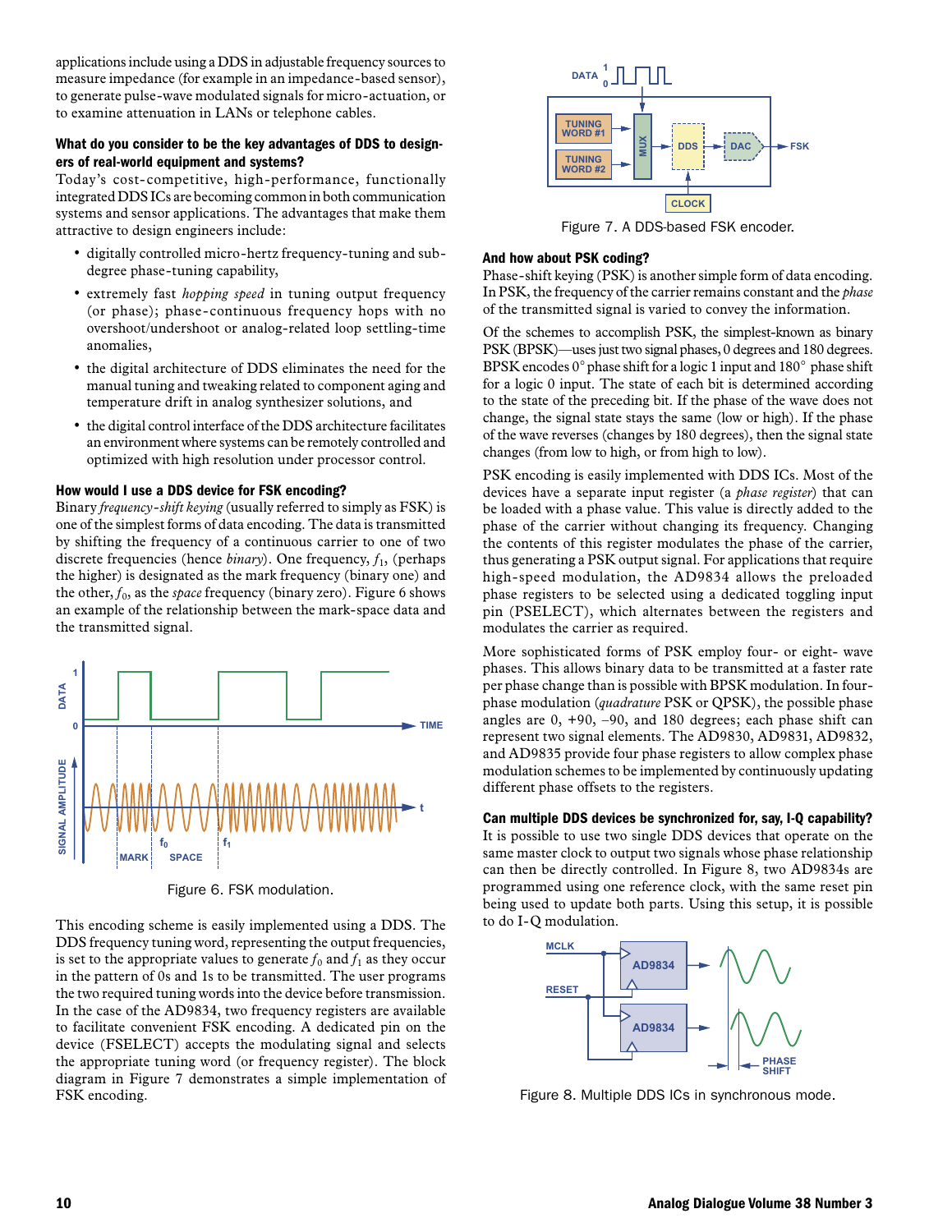A *reset* must be asserted after power-up and prior to transferring any data to the DDS. This sets the DDS output to a known phase, which serves as the common reference point that allows synchronization of multiple DDS devices. When new data is sent simultaneously to multiple DDS units, a coherent phase relationship can be maintained, and their relative phase offset can be predictably shifted by means of the phase-offset register. The AD9833 and AD9834 have 12 bits of phase resolution, with an effective resolution of 0.1 degree. [For further details on synchronizing multiple DDS units, please see Application Note AN-605.]

#### What are the key performance specs of a DDS based system?

*Phase noise, jitter, and spurious-free dynamic range* (SFDR).

Phase noise is a measure (dBc/Hz) of the short-term frequency instability of the oscillator. It is measured as the single-sideband noise resulting from changes in frequency (in decibels below the amplitude at the operating frequency of the oscillator using a 1-Hz bandwidth) at two or more frequency displacements from the operating frequency of the oscillator. This measurement has particular application to performance in the analog communications industry.

## Do DDS devices have good phase noise?

Noise in a sampled system depends on many factors. Referenceclock jitter can be seen as phase noise on the fundamental signal in a DDS system; *and phase truncation* may introduce an error level into the system, depending on the code word chosen. For a ratio that can be exactly expressed by a truncated binary-coded word, there is no truncation error. For ratios requiring more bits than are available, the resulting phase noise truncation error results in spurs in a spectral plot. Their magnitudes and distribution depends on the code word chosen. The DAC also contributes to noise in the system. DAC quantization or linearity errors will result in both noise and harmonics. Figure 9 shows a phase noise plot for a typical DDS device—in this case an AD9834.



Figure 9. Typical output phase noise plot for the AD9834. Output frequency is 2 MHz and M clock is 50 MHz.

## What about jitter?

*Jitter* is the dynamic displacement of digital signal edges from their long-term average positions, measured in degrees rms. A perfect oscillator would have rising and falling edges occurring at precisely regular moments in time and would never vary. This, of course, is impossible, as even the best oscillators are constructed from real components with sources of noise and other imperfections. A high-quality, low-phase-noise crystal oscillator will have jitter of less than 35 picoseconds (ps) of period jitter, accumulated over many millions of clock edges

Jitter in oscillators is caused by thermal noise, instabilities in the oscillator electronics, external interference through the power rails, ground, and even the output connections. Other influences include external magnetic or electric fields, such as RF interference from nearby transmitters, which can contribute jitter affecting the oscillator's output. Even a simple amplifier, inverter, or buffer will contribute jitter to a signal.

Thus, the output of a DDS device will add a certain amount of jitter. Since every clock will already have an intrinsic level of jitter, choosing an oscillator with low jitter is critical to begin with. Dividing down the frequency of a high-frequency clock is one way to reduce jitter. With frequency division, the same amount of jitter occurs within a longer period, reducing its percentage of system time.

In general, to reduce essential sources of jitter and avoid introducing additional sources, one should use a stable reference clock, avoid using signals and circuits that slew slowly, and use the highest feasible reference frequency to allow increased oversampling.

**Spurious-Free Dynamic Range (SFDR)** refers to the ratio (measured in decibels) between the highest level of the fundamental signal and the highest level of any spurious signal—including aliases and harmonically related frequency components—in the spectrum. For the very best SFDR, it is essential to begin with a high-quality oscillator.

SFDR is an important specification in an application where the frequency spectrum is being shared with other communication channels and applications. If a transmitter's output sends spurious signals into other frequency bands, they can corrupt or interrupt neighboring signals.

Typical output plots taken from an AD9834 (10-bit DDS) with a 50-MHz master clock are shown in Figure 10. In (a), the output frequency is exactly 1/3 of the master clock frequency (MCLK). Because of the judicious choice of frequencies, there are no harmonic frequencies in the 25-MHz window, aliases are minimized, and the spurious behavior appears excellent, with all spurs at least 80 dB below the signal ( $SFR = 80$  dB). The lower frequency setting in (b) has more points to shape the waveform (but not enough for a really clean waveform), and gives a more realistic picture; the largest spur, at the second-harmonic frequency, is about 50 dB below the signal (SFDR  $=$  50 dB).